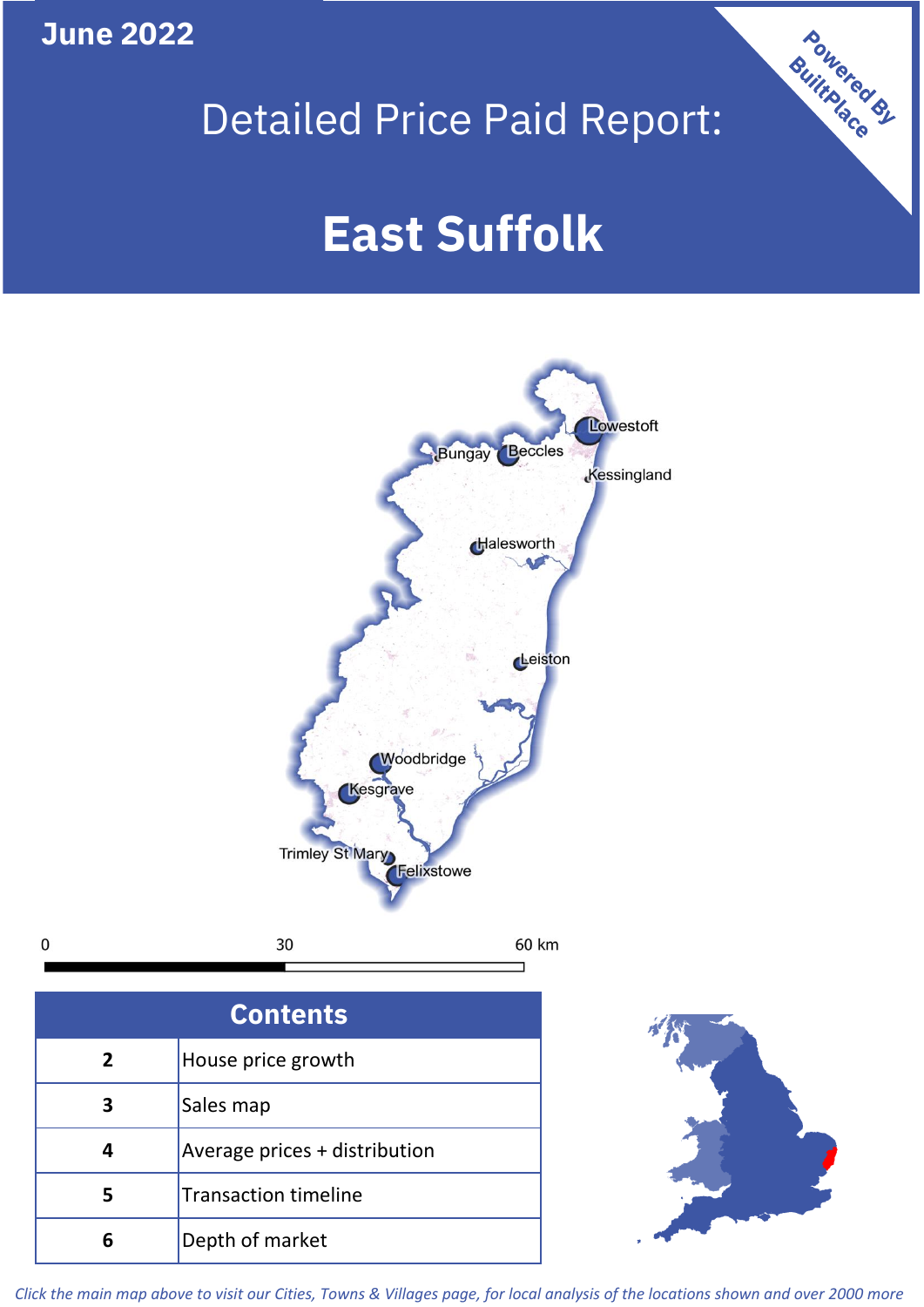### **Headline Data**

|                     | <b>Current level</b> | 3 month  | <b>Annual</b> | 5 year   | 10 year |
|---------------------|----------------------|----------|---------------|----------|---------|
| <b>House prices</b> | £299,590             | 0.8%     | 11.7%         | 30.1%    | 68.2%   |
| <b>Transactions</b> | 4,230                | $-12.1%$ | 9.2%          | $-10.4%$ | 20.3%   |

## **House Price Growth (April 2022 data)**

#### *Annual Change in House Prices*



House prices in East Suffolk grew by 11.7% in the 12 months to April 2022 (based on 3-month smoothed data). By comparison national house prices grew by 10.7% and prices in the East of England grew by 11.6% over the same period.

East Suffolk house prices are now 55.4% above their previous peak in 2007, compared to +64.9% for the East of England and +52.9% across England.



#### *Year-To-Date Change in House Prices, December to April*

Local prices have grown by 2.0% in 2022 so far, compared to growth of 1.4% over the same period last year.

#### *Source: OS OpenData; UK House Price Index (Contains HM Land Registry data © Crown copyright)*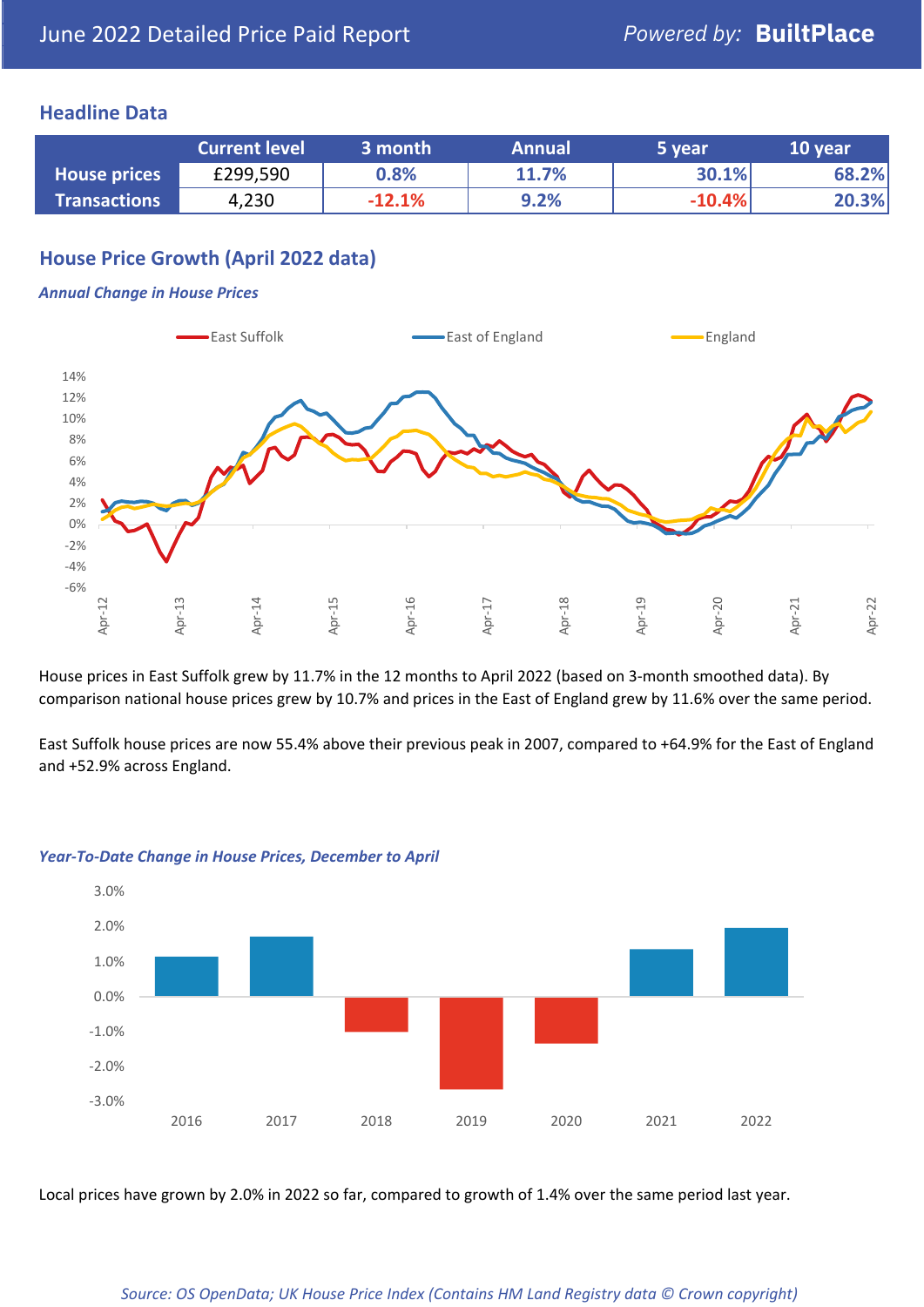# **House Price Map**

*12 months to April 2022*



*Each point is one postcode, coloured by the average value relative to all sales in this local authority (price bands are LA-specific quintiles).*

# **Map Key**

| Min      | <b>Max</b> |                            |
|----------|------------|----------------------------|
| Up to    | £177,000   | 1st quintile / lowest 20%  |
| £177,000 | £232,000   | 2nd quintile               |
| £232,000 | £292,000   | 3rd quintile               |
| £292,000 | £403,000   | 4th quintile               |
| £403,000 | and over   | 5th quintile / highest 20% |

*Source: OS OpenData; UK House Price Index (Contains HM Land Registry data © Crown copyright)*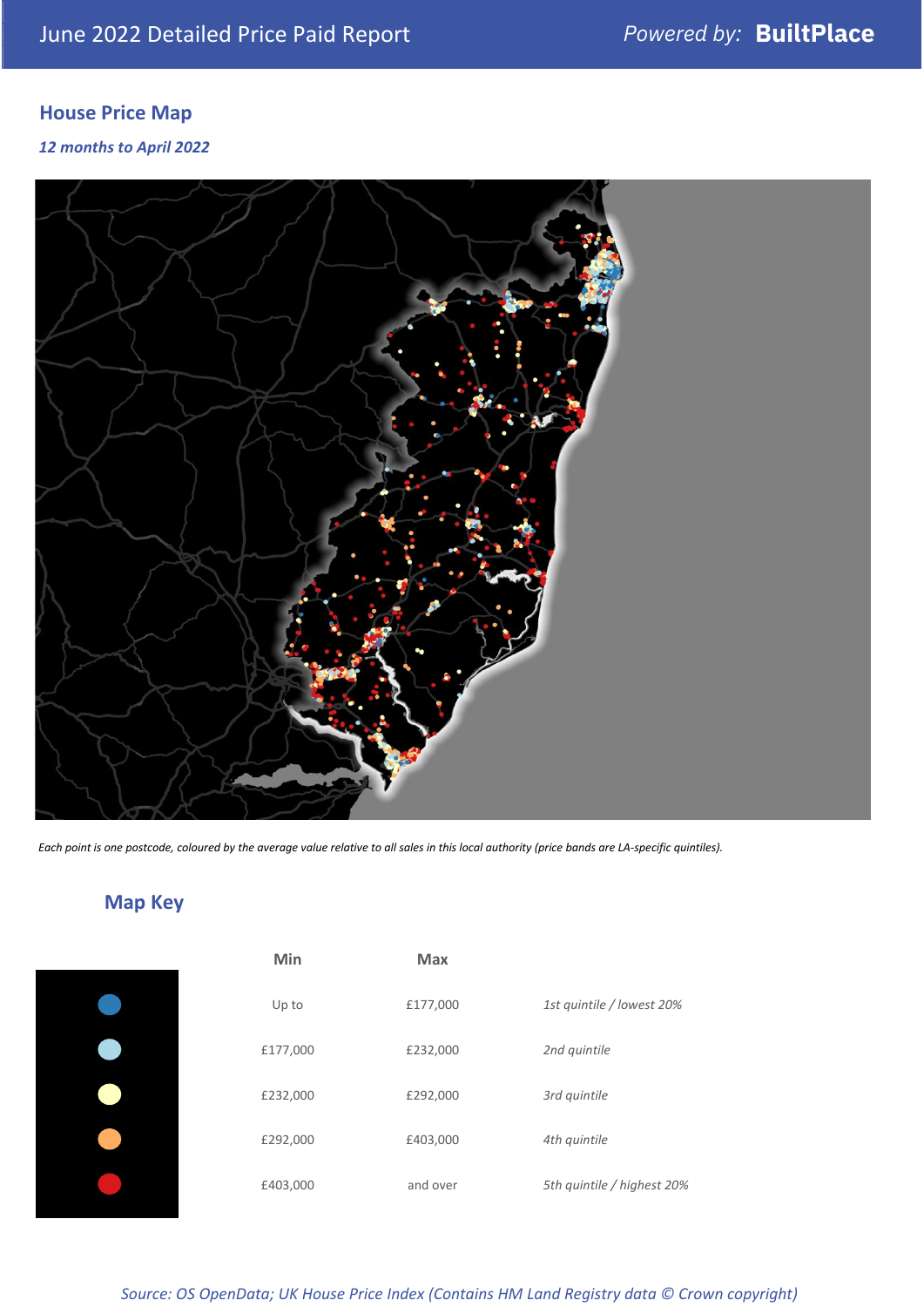# **Average House Price by Property Type**

#### *12 months to April 2022*



|                 | <b>New</b> | <b>Second hand</b> |  |  |
|-----------------|------------|--------------------|--|--|
| <b>Flat</b>     | £218,750   | £184,590           |  |  |
| <b>Terraced</b> | £210,717   | £227,398           |  |  |
| Semi-detached   | £226,850   | £294,822           |  |  |
| <b>Detached</b> | £409,317   | £436,449           |  |  |

### **House Price Distribution by Year**

*All properties, by price band and calendar year (2020 = year to date)*

|                    | 1997 | 2002 | 2007 | 2012 | 2017 | 2019 | 2020 |
|--------------------|------|------|------|------|------|------|------|
| <b>Under £100k</b> | 86%  | 49%  | 9%   | 11%  | 4%   | 3%   | 3%   |
| £100-200k          | 13%  | 39%  | 55%  | 53%  | 36%  | 26%  | 27%  |
| E200-300k          | 1%   | 9%   | 22%  | 23%  | 31%  | 33%  | 30%  |
| £300-400k          | 0%   | 2%   | 8%   | 7%   | 15%  | 18%  | 19%  |
| £400-500k          | 0%   | 1%   | 3%   | 3%   | 6%   | 9%   | 8%   |
| <b>£500k-1m</b>    | 0%   | 0%   | 3%   | 3%   | 6%   | 10%  | 12%  |
| £1-2m              | 0%   | 0%   | 0%   | 0%   | 0%   | 1%   | 1%   |
| <b>Over £2m</b>    | 0%   | 0%   | 0%   | 0%   | 0%   | 0%   | 0%   |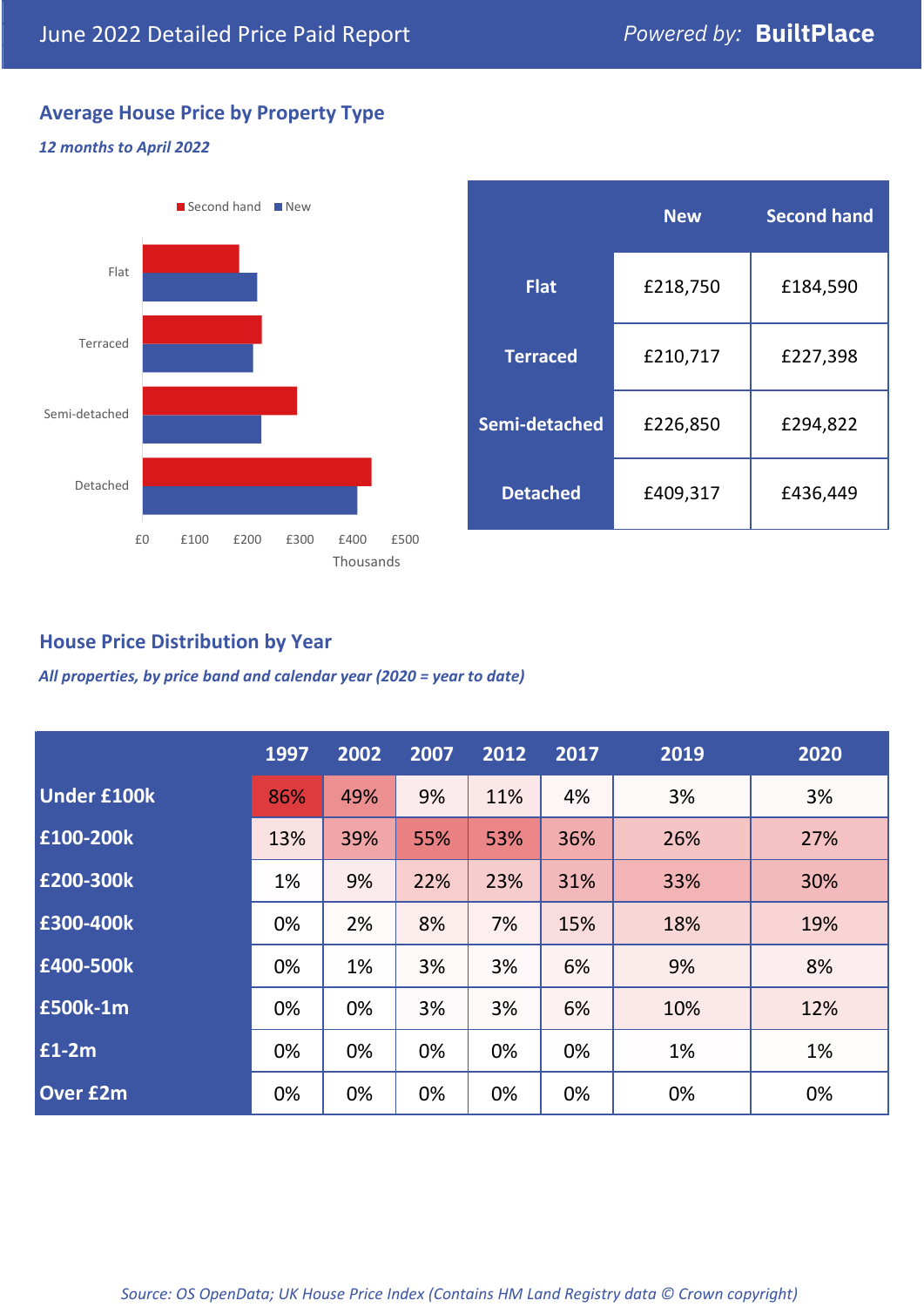# **Transactions (February 2022 data)**

*Annual Transactions, Indexed (2001-05 average = 100)*



There were 4,230 transactions in East Suffolk during the 12 months to February 2022. This is 71% of the average from 2001-05 and suggests activity is below pre-downturn levels.

Transactions in East Suffolk have fallen by 9.5% since 2014, compared to changes of -11.5% for East of England and -7.7% for England.



#### *Cash and New Build Sales as % of Total, by Year*

*Note: The data on this page EXCLUDES transactions identified as transfers under a power of sale/repossessions, buy-to-lets (where they can be identified by a mortgage), and transfers to non-private individuals - i.e. it comprises only Land Registry 'A' data.*